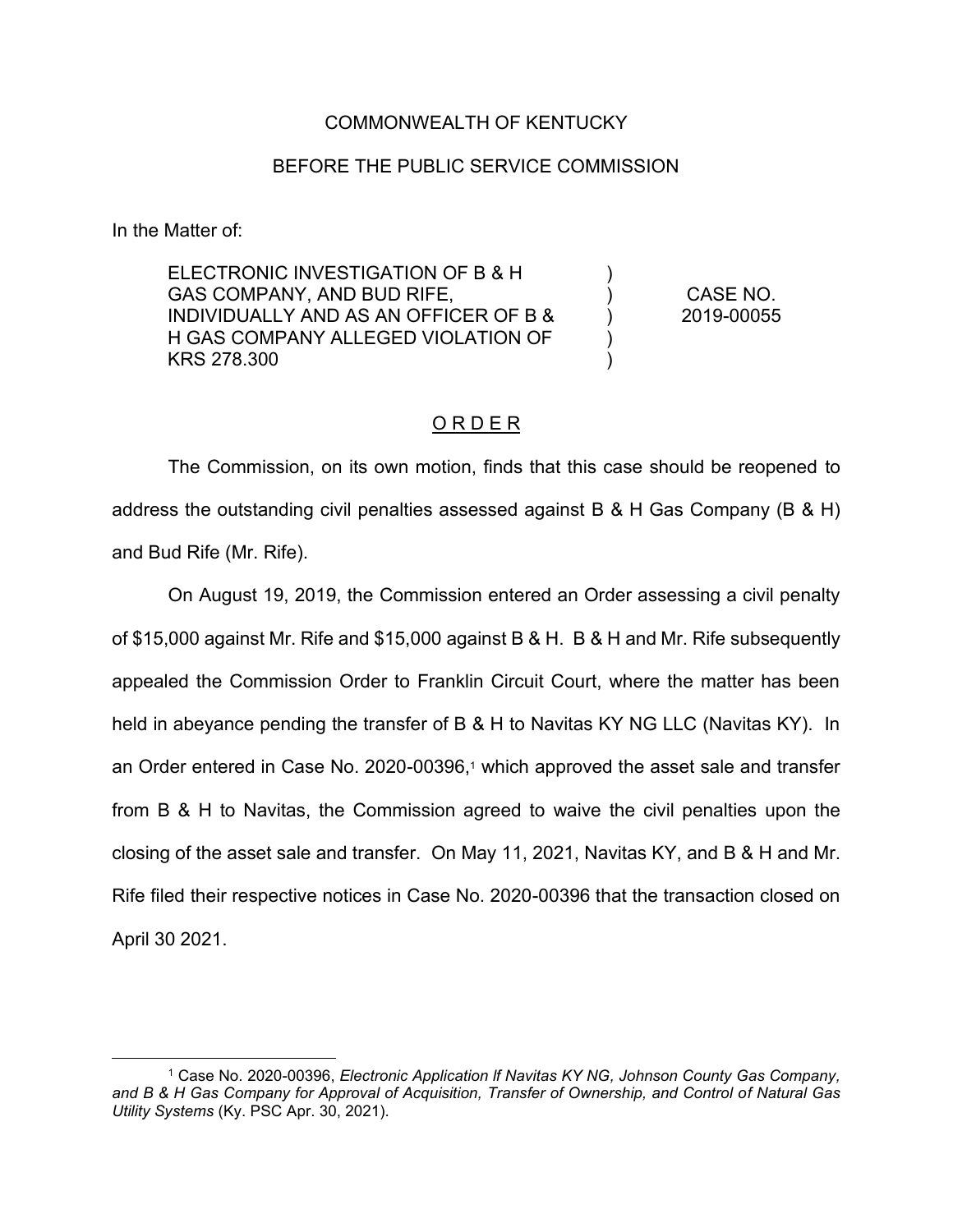Based on the above, the Commission finds that B & H satisfied the Commission's Order in Case No. 2020-00396, and therefore the civil penalties assessed against B & H and Mr. Rife should be waived and this case closed and removed from the Commission's docket.

IT IS THEREFORE ORDERED that:

1. This case is reopened to address the outstanding civil penalties assessed against B & H and Mr. Rife.

2. The civil penalties assessed against B & H and Mr. Rife in the Commission's August 19, 2019 Order in this proceeding are waived.

3. This case is closed and removed from the Commission's docket.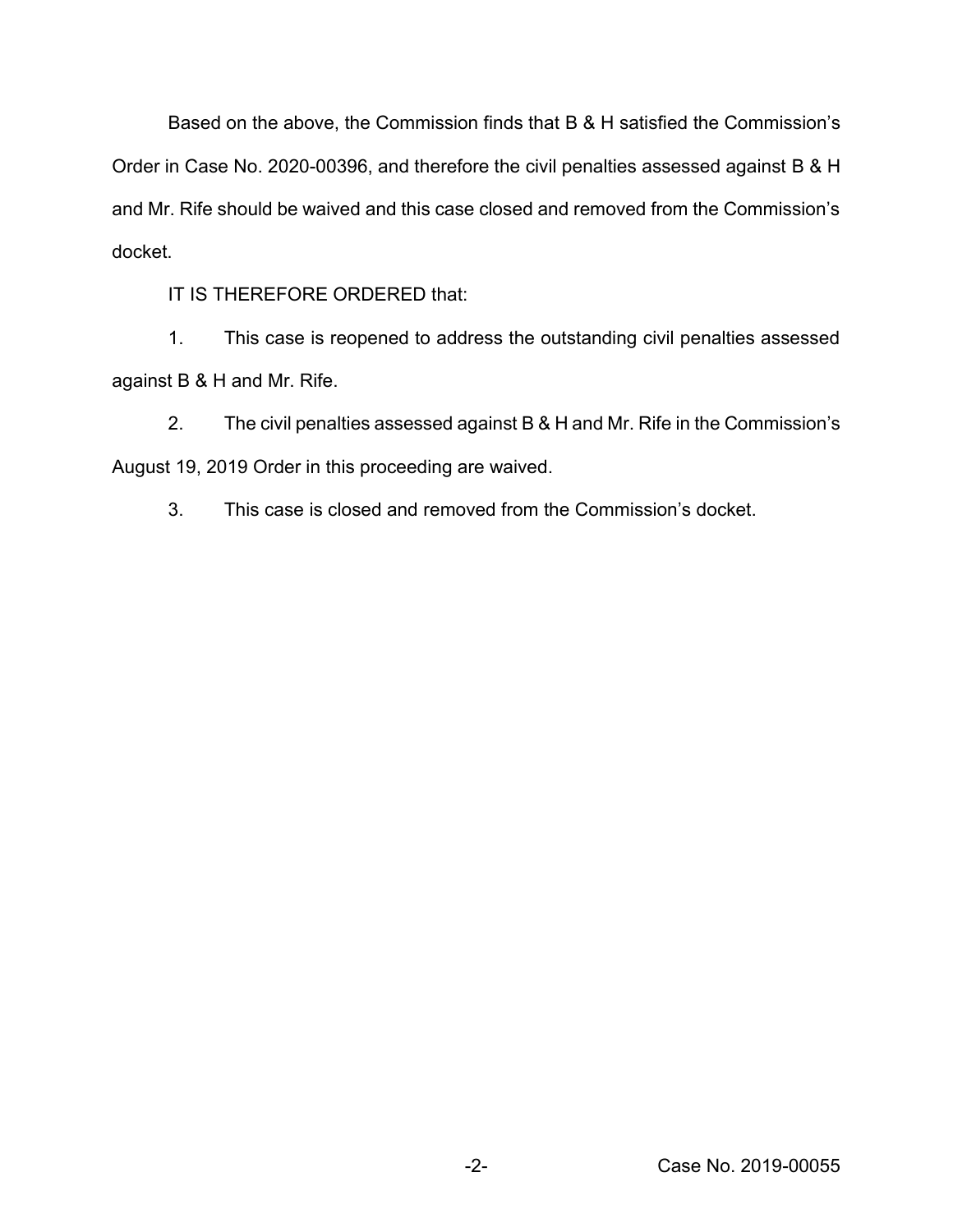By the Commission

Vice Chairman Kent A. Chandler did not participate in the deliberations or decision concerning this case.



ATTEST:

 $\bigwedge \bigvee \bigvee$  dor Executive Director for

Case No. 2019-00055